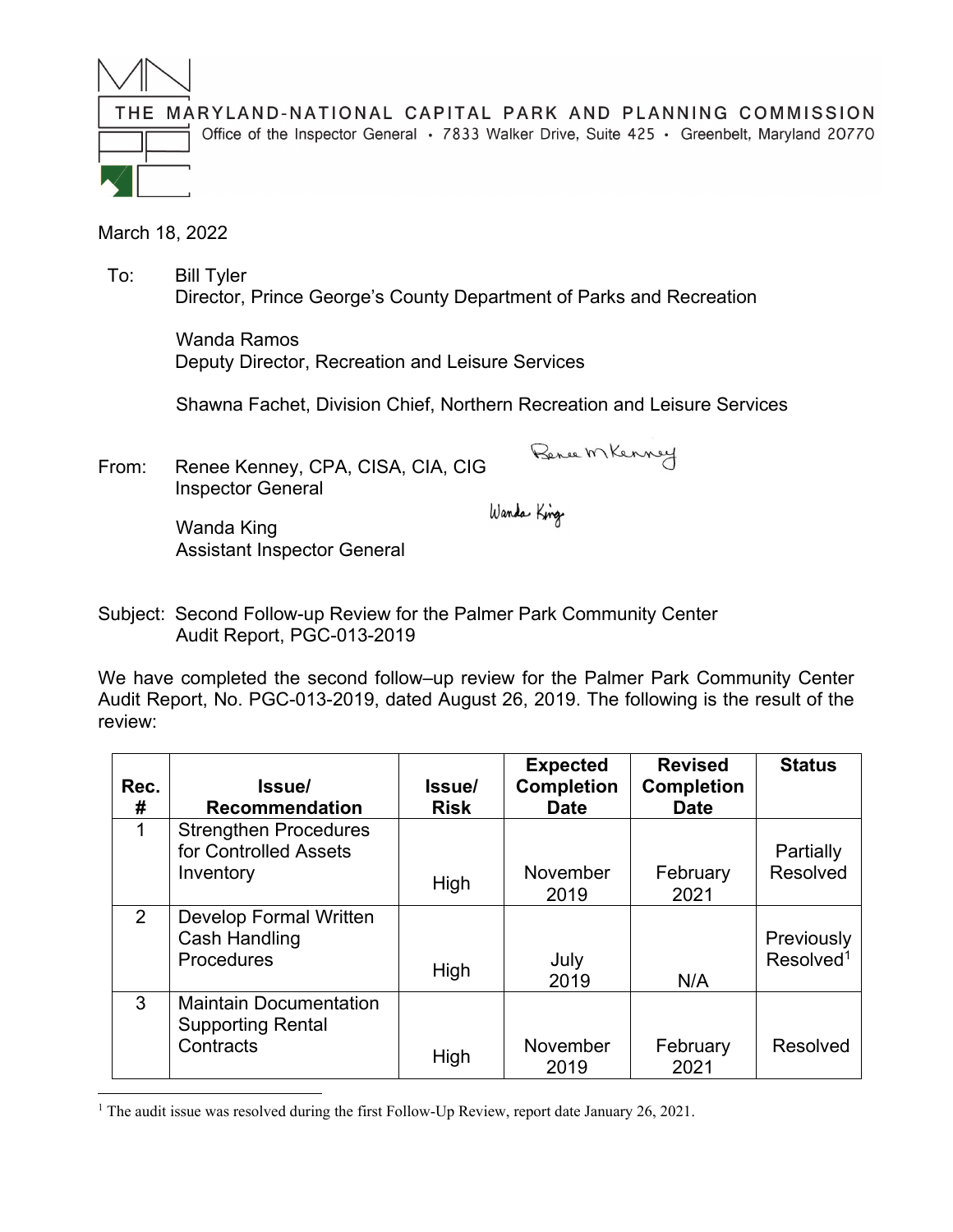Palmer Park Community Center Audit PGC-013-2019 Follow-Up

Management provided sufficient additional information and clarification for us to conclude two of the three audit recommendations reviewed have been satisfactorily addressed and implemented. One is partially resolved because some degree of progress has been made but is not yet complete.

The following details the status of the partially resolved recommendation:

## **Recommendation #1: Strengthen Procedures for Controlled Assets Inventory**

## **Status:** Partially Resolved

**Background and Discussion:** Original audit testing disclosed several discrepancies with the controlled assets inventory, resulting in the major audit concern of inadequate procedures over controlled assets. During the original audit, the Office of Inspector General (OIG) issued recommendations for strengthening procedures to ensure all controlled assets are identified, tracked and monitored.

**Follow up Review:** OIG tested a judgmental sample of 13 installed assets and verified their existence at the facility, without any exceptions. OIG also tested a judgmental sample of 16 transferred assets and reviewed the forms (i.e., Form 164) documenting the transfer of assets from Palmer Park Community Center to other facilities. Testing disclosed the following exceptions:

- Eleven of 16 forms were missing the two approval signatures, one of which must be a supervisory signature.<sup>2</sup>
- Three of 16 forms showed only one approval signature.
- The Facility Director could not provide Form 164 to support the transfer of one (1) asset.
- Two assets were erroneously listed on the Controlled Assets Inventory as installed at Palmer Park Community Center but had been transferred to another facility. The Facility Director provided the form supporting the transfer.

In addition, Form 164 for one (1) disposed asset was missing one of the two required approval signatures.

Note that OIG will not perform a third Follow-up Audit to review controlled assets. The fiscal year 2022 Audit Plan includes a Controlled Assets-Facilities audit, which will include Palmer Park Community Center.

A copy of the original audit report has been included for your convenience.

 $2$  Nine (9) of these forms, missing either both or at least one approval signature, are for 10 Platform Stages that the Fixed Asset Coordinator said were transferred to Central Area Maintenance.